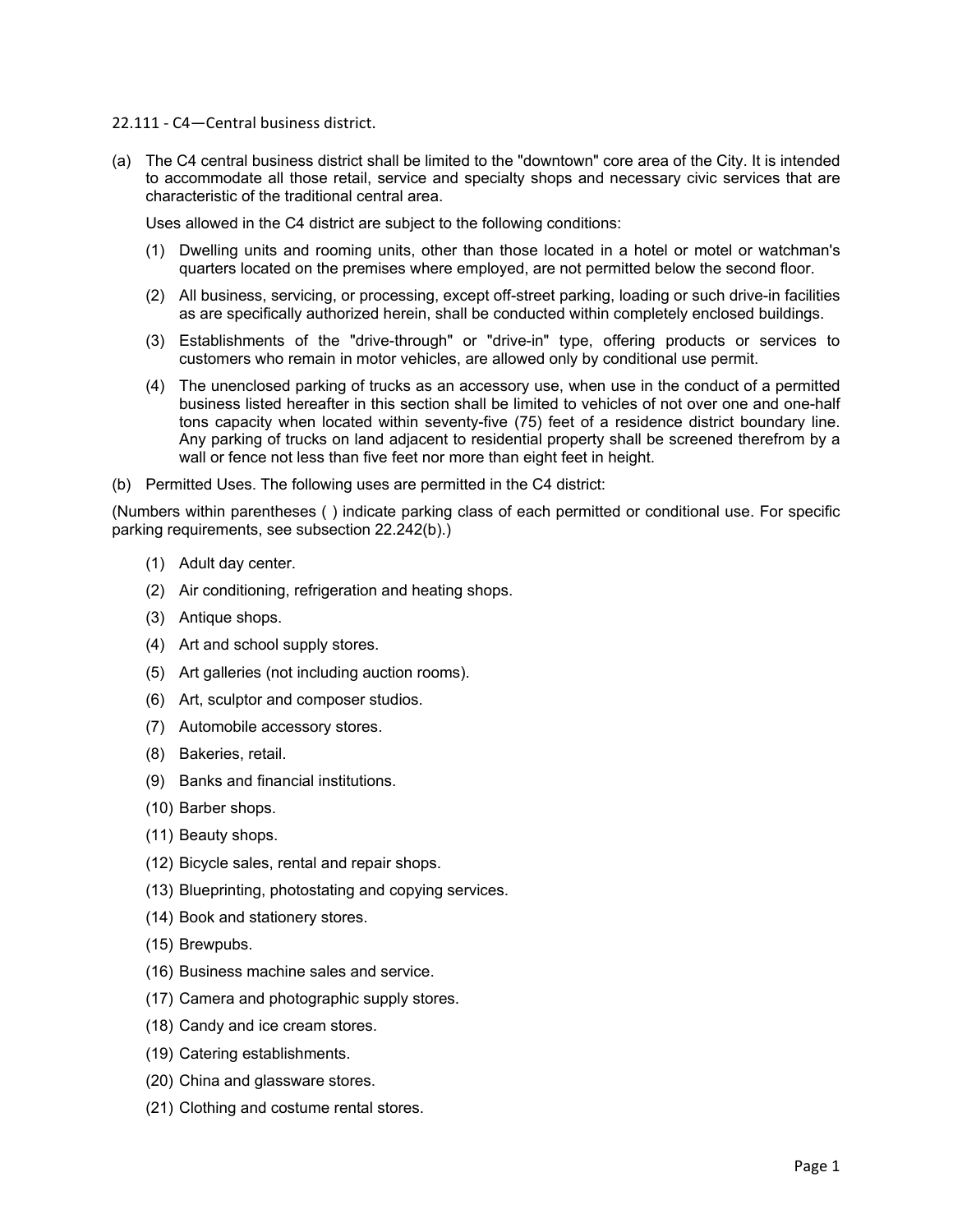- (22) Coin and philatelic stores.
- (23) Confectionery stores.
- (24) Currency exchange.
- (25) Custom dress making.
- (26) Diaper services.
- (27) Drug stores/pharmacies.
- (28) Dry cleaning and/or laundry facilities.
- (29) Dry good stores.
- (30) Dwelling units, above ground floor.
- (31) Employment agencies.
- (32) Florist shops.
- (33) Food-grocery stores, meat-fish markets, dairy prod-beverage stores, delis.
- (34) Funeral home.
- (35) Gift and card curio, and stationery shops.
- (36) Glass shop.
- (37) Hardware stores.
- (38) Hearing aid stores.
- (39) Heating and plumbing/sales and service.
- (40) Hobby and craft clubs.
- (41) Hobby and craft stores.
- (42) Home furnishing stores.
- (43) Household appliance/electrical appliance stores.
- (44) Interior decorating shops.
- (45) Jewelry stores, including watch repair.
- (46) Launderettes, automatic, self- service only or hand laundries.
- (47) Leather goods/luggage stores.
- (48) Locksmith shops.
- (49) Machine sales office.
- (50) Mail order/catalog store.
- (51) Medical and dental clinics and related laboratory facilities.
- (52) Millinery shops.
- (53) Motor vehicle sales (except trucks)—display only, excluding service and repair.
- (54) Municipal parking garages or structures.
- (55) Municipal parking lots for the storage of private passenger automobiles.
- (56) Musical instrument sales and service.
- (57) Newspaper distribution agencies for home delivery and retail trade.
- (58) Office—Business and professional.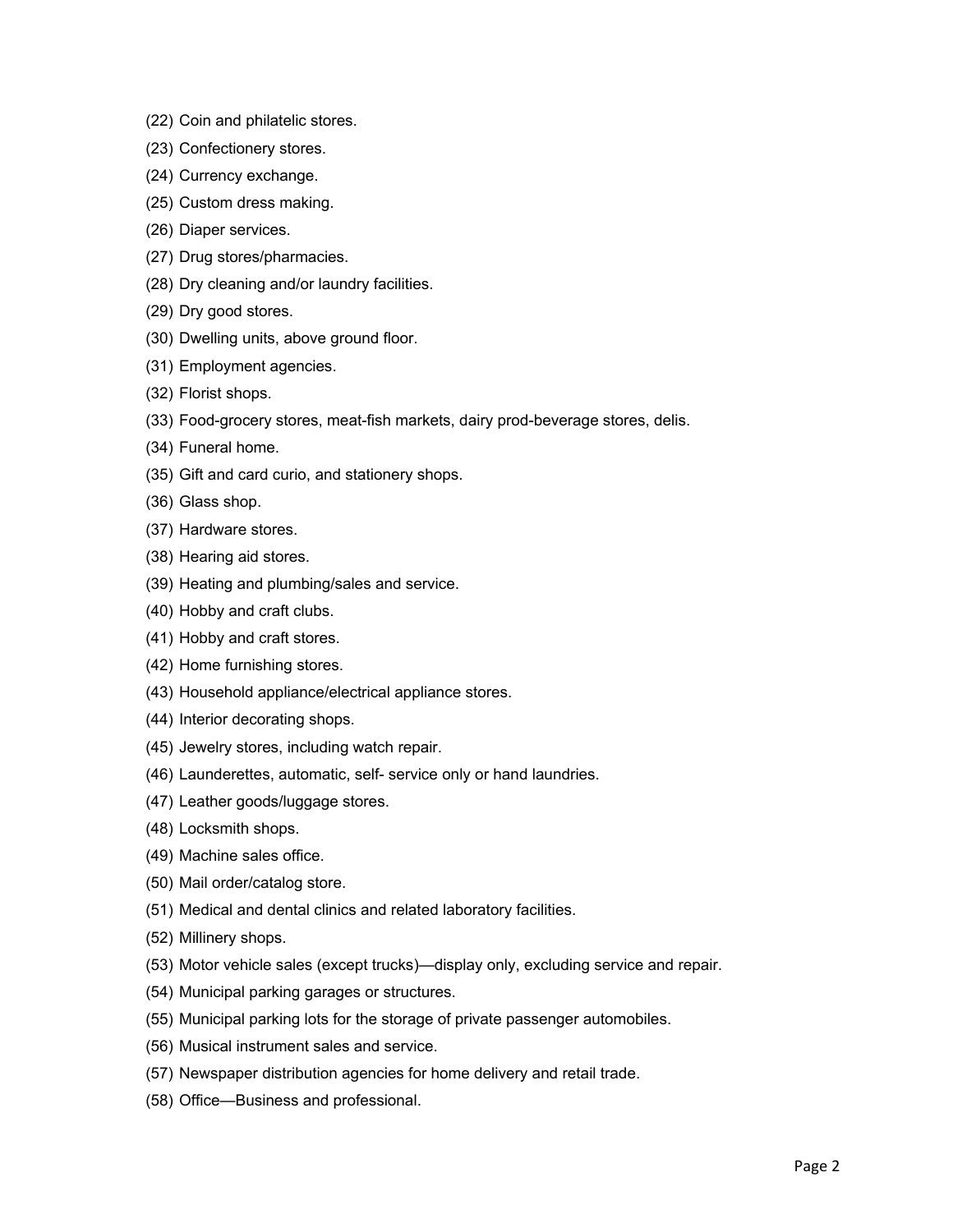- (59) Office supply and office equipment stores.
- (60) Optical products, sales and service.
- (61) Orthopedic and medical appliance stores.
- (62) Package liquor and party supply stores.
- (63) Painting and decorating stores.
- (64) Party supply stores.
- (65) Pet shops.
- (66) Phonograph record and cassette stores, including sale of compact discs, sheet music.
- (67) Photography including development of film when conducted as part of the retail business.
- (68) Physical fitness facilities.
- (69) Physical therapy, speech therapy and related facilities.
- (70) Picture framing store and art gallery.
- (71) Plumbing showrooms and shops.
- (72) Post office and express mail agencies.
- (73) Printing shops.
- (74) Radio and television sales and repair.
- (75) Real estate office.
- (76) Recording and sound studios.
- (77) Repair, rental and servicing of any article the sale of which is permitted in this district.
- (78) Restaurants, excluding entertainment and dancing.
- (79) Restaurants—Carry out with no food consumed on premises.
- (80) Restricted production and repair, limited to the following: art needlework, clothing—custom manufacturing and alterations, for retail only; jewelry from precious metals; watches, dentures, and optical lenses.
- (81) Schools—Music, dance, martial arts and other cultural events.
- (82) Seasonal or temporary uses, consistent with the character of the district and in conformance with all pertinent requirements of this Code.
- (83) Secondhand stores and rummage shops.
- (84) Sewing machine sales and service.
- (85) Shoe stores.
- (86) Shoe, clothing and hat repair stores.
- (87) Small animal grooming establishment.
- (88) Sporting goods stores.
- (89) Tailor shops.
- (90) Taxidermists.
- (91) Telegraph office.
- (92) Telephone answering service.
- (93) Telephone exchange and equipment building.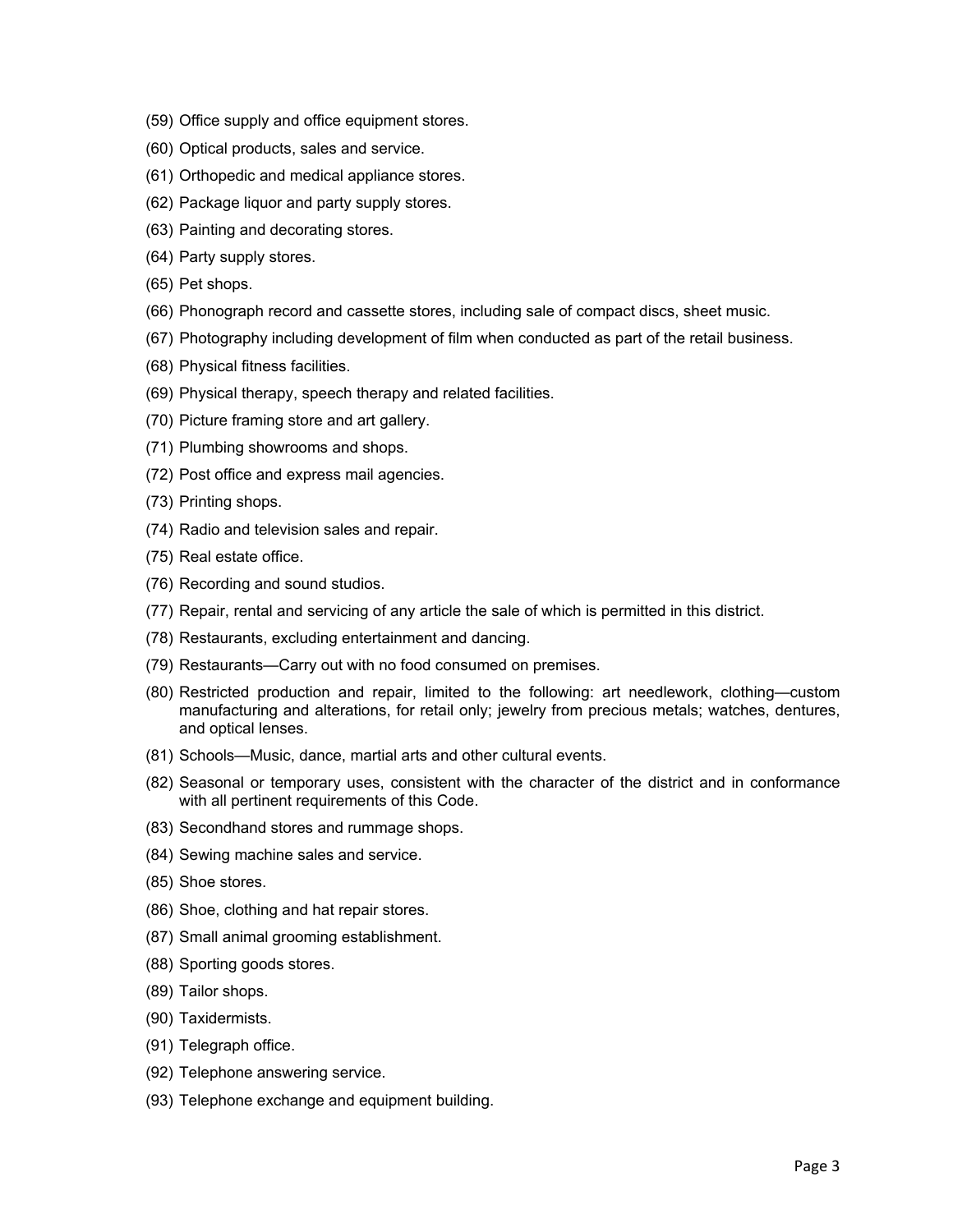- (94) Theaters (indoor).
- (95) Ticket agencies/amusements and sports.
- (96) Tobacco shops.
- (97) Toy shops.
- (98) Travel bureaus and transportation ticket offices.
- (99) Variety stores.
- (100) Veterinarians and animal hospitals (excluding outdoor kennels).
- (101) Video cassette sales and rental.
- (102) Wearing apparel shops.
- (103) Accessory uses, incidental to and on the same zoning lot as the principal use.

In addition, the following uses are permitted in the C4 district:

- (1) Repair, rental and servicing of any article the sale of which is permitted in this district.
- (2) Restricted production and repair, limited to the following: art needlework, clothing—custom manufacturing and alterations, for retail only; jewelry from precious metals; watches, dentures, and optical lenses.
- (3) Seasonal or temporary uses, consistent with the character of the district and in conformance with all pertinent requirements of the municipal code.
- (4) Theatres (indoor).
- (5) Accessory uses, incidental to and on the same zoning lot as a principal use.
- (c) Conditional Uses. The following conditional uses are allowed in the C4 district, subject to the provisions of Section 22.26:
	- (1) Ambulance service (30).
	- (2) Amusement establishments: bowling alleys, pool halls, dance halls, swimming pools, skating rinks (28).
	- (3) Automobile service stations (excluding junk yards).
	- (4) Bus stations (08).
	- (5) Congregate housing for the elderly/senior home-sharing facility, with a maximum of eight occupants per facility, above the ground floor only (05).
	- (6) Convention and exhibition halls (11).
	- (7) Day care centers and pre-schools.
	- (8) Drive-in establishments.
	- (9) Funeral homes (10).
	- (10) Hotels and motels (30).
	- (11) Laboratories, research and testing (08).
	- (12) Machinery sales, large equipment (13).
	- (13) Microbreweries, microdistilleries, microwineries.
	- (14) Motorcycle and motor scooter sales, including service and repair.
	- (15) Parking garages or structures, other than accessory.